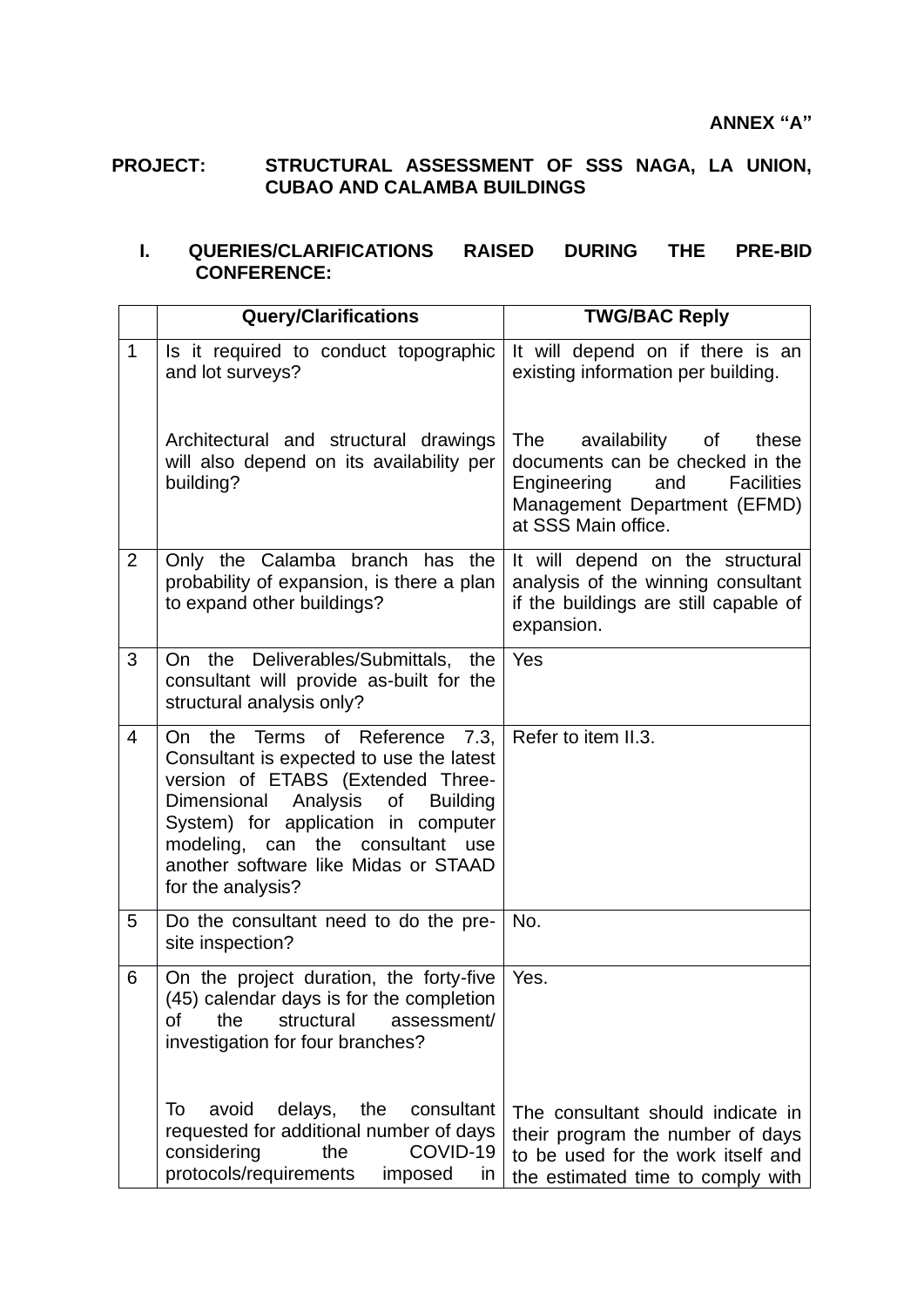|   | some LGUs.                                                     | the LGU requirements. The<br>revised project duration, including<br>the 7 calendar days, is changed<br>from 45 to 52 calendar days. |
|---|----------------------------------------------------------------|-------------------------------------------------------------------------------------------------------------------------------------|
|   | Does the project have a mobilization   None.<br>fee?           |                                                                                                                                     |
| 8 | Does the payment for the Bidding<br>Documents have a deadline? | Yes. Bidding Documents may be<br>acquired and paid up to the<br>scheduled submission and receipt<br>of bids.                        |

## **II. REPLY TO WRITTEN QUERIES**

|              |                        | <b>Query/Clarifications</b> | <b>TWG Reply</b>                                                                                                                                                                                                                                                         |
|--------------|------------------------|-----------------------------|--------------------------------------------------------------------------------------------------------------------------------------------------------------------------------------------------------------------------------------------------------------------------|
| $\mathbf{1}$ | IATF/LGU<br>per branch | requirements                | Specific requirements for the COVID-19<br>protocols for the transit of personnel/s in<br>and out of certain provinces that are<br>necessary for the conduct of<br>site<br>inspections are as follows:                                                                    |
|              |                        |                             | a) negative RT-PCR for individuals,<br>valid for 48 hours in Naga City and La<br>Union. Passing through other provinces<br>requires a negative RT-PCR<br>for<br>individuals, issued within the last thirty<br>days<br>from testing,<br>be<br>(30)<br>shall<br>presented, |
|              |                        |                             | b) Company ID or certificate<br><sub>of</sub><br>employment or<br>other<br>documents<br>showing proof of employment,                                                                                                                                                     |
|              |                        |                             | c) NAPANAM QR CODE for travel to<br>the Province of La Union, this requires<br>on-line registration at the NAPANAM La<br>union Contract tracer page,                                                                                                                     |
|              |                        |                             | d) Quezon City, Laguna, and Cavite are<br>part of the NCR Bubble+, therefore<br>travel is not restricted so long as<br>necessary documents are on-hand when<br>passing through checkpoints, and                                                                          |
|              |                        |                             | e) additional documents necessary for<br>the intended purpose may be included in                                                                                                                                                                                         |